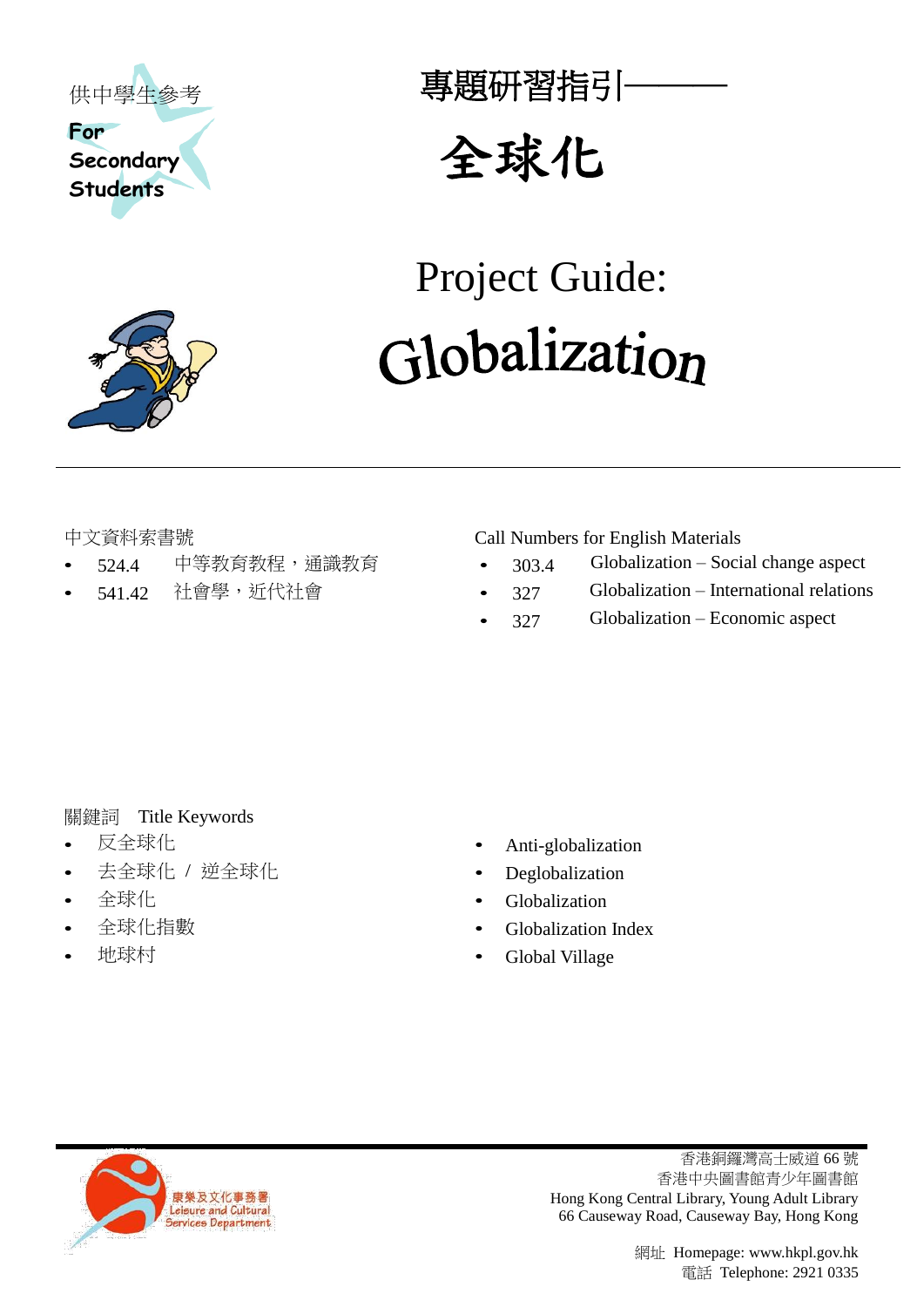# **1.** 書籍 **Books**

|    | Examples:<br>例子                                                                                                                                                           |                               |                         |
|----|---------------------------------------------------------------------------------------------------------------------------------------------------------------------------|-------------------------------|-------------------------|
|    | 名稱                                                                                                                                                                        | 索書號                           | 位置                      |
|    | <b>Title</b>                                                                                                                                                              |                               | Call No. Location       |
|    | 全球化= Globalization : a very short introduction<br>斯蒂洛 (Steger, Manfred B.)<br>香港:牛津大學出版社, 2017.                                                                           | 541.42<br>9346                | YAL                     |
|    | 全球化的世界地圖:一個地球,幾個世界=Atlas de la mondialisation : une<br>seule terre, des mondes $=$ Smart : enquete sur les internets<br>卡魯埃 (Carroue, Laurent.)<br>高雄市:無境文化事業股份有限公司,2020. | 718.5<br>2077                 | <b>ALE</b>              |
|    | 影像中的世界. 3, 全球化發展五十年 = The world in pictures. 3,<br>50 years of globalizing development<br>楊汝萬<br>香港:匯智出版有限公司,2017.                                                        | 952.8<br>4634                 | YAL                     |
|    | GOPINATH, C.<br>Globalization : a multi-dimensional system<br>Cheltenham: Edward Elgar Publishing Limited, 2018.                                                          | 338.91<br><b>STE</b>          | <b>ALE</b>              |
|    | MOONEY, Carla<br>Globalization : why we care about faraway events<br>White River Junction, VT: Nomad Press, 2018.                                                         | 327<br><b>MOO</b>             | YAL                     |
| 2. | 電子書<br>e-Books                                                                                                                                                            |                               |                         |
|    | 例子 Examples:                                                                                                                                                              |                               |                         |
|    | 大退潮:全球化的終結與歷史的回歸<br>史蒂芬.金恩(Stephen D. King)著,吳煒聲譯.<br>臺北市 【新北市】:日月文化出版,2018.                                                                                              | HyRead 電子書 /<br>電子雜誌          |                         |
|    | 全球化時代的大國關係<br>張玉芳,沈影主編<br>成都:四川大學出版社,2017.                                                                                                                                | 雷子書                           | 方正 Apabi 中文             |
|    | KOLODKO, Grzegorz W.<br><b>Emerging Market Economies: Globalization and Development</b><br>Abingdon, Oxon: Routledge, 2018.                                               | eBooks on<br><b>EBSCOhost</b> |                         |
|    | LIVESEY, Finbarr<br>From Global to Local: The Making of Things and the End of Globalization<br>New York: Knopf Doubleday Publishing Group, 2017.                          |                               | <b>OverDrive eBooks</b> |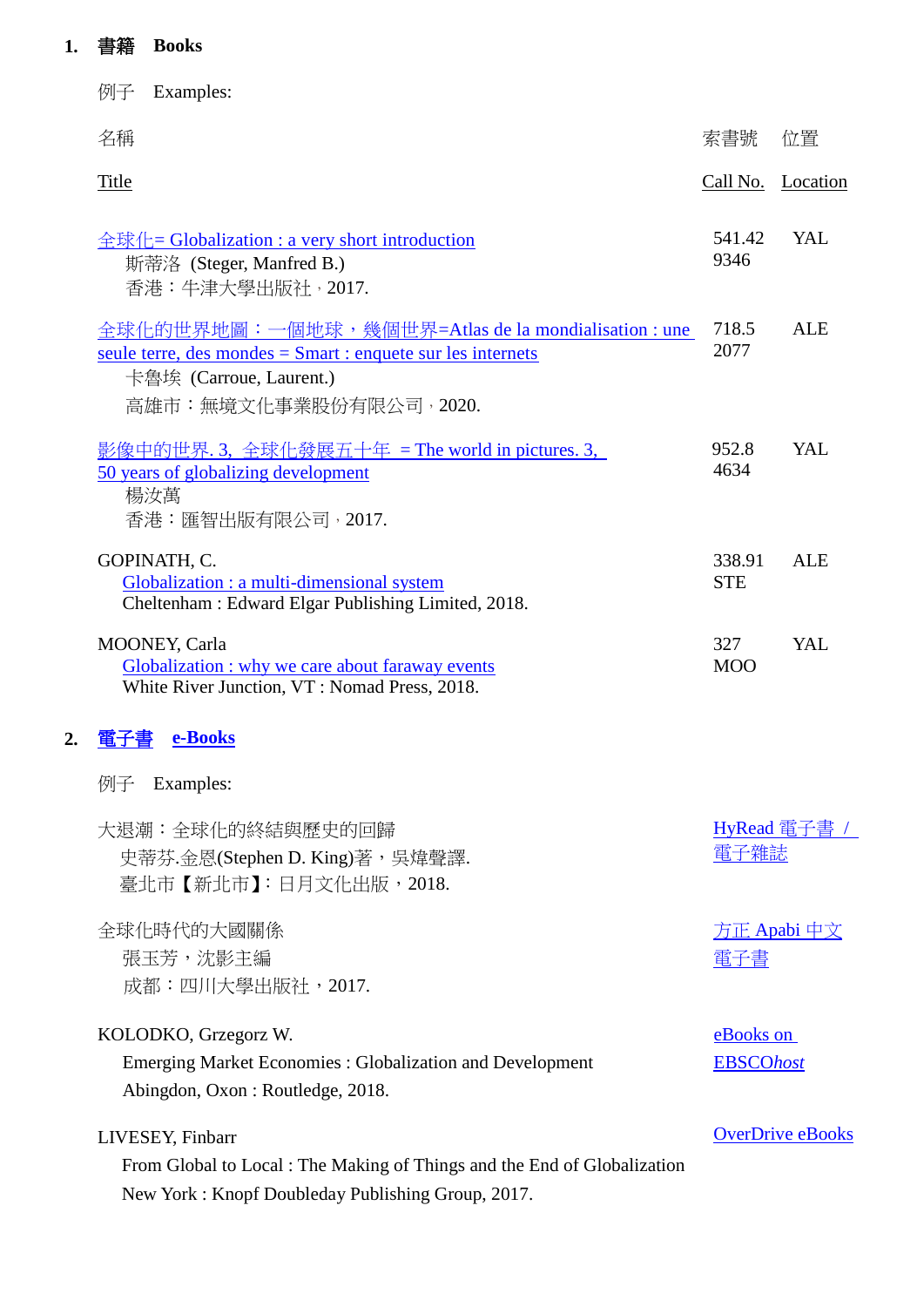## **3.** 剪報 **Newspaper Clippings (**[慧科電子剪報](https://www.hkpl.gov.hk/tc/e-resources/e-databases/home/library/3) **WiseNews)**

例子 Examples:

"空洞的全球化—美術館的在地認同" 2019-07-25, A15, 民意論壇, Udn Daily News

"港大教授:要第三次經濟轉型" 2021-07-14, B16, 金融, 星島日報

"經濟全球化不敵政治界線" 2021-10-19,B08,觀點,信有明天,劉進圖,明報

# **4.** [電子資料庫](https://www.hkpl.gov.hk/tc/e-resources/e-databases/home/all/1) **[e-Databases](https://www.hkpl.gov.hk/en/e-resources/e-databases/home/all/1)**

音料庫: [中國期刊全文數據庫](https://www.hkpl.gov.hk/tc/e-resources/e-databases/disclaimer/8252/china-academic-journals-full-text-database-cjfd)

例子 Examples:

"人類命運共同體對經濟全球化危機的應對" 【文獻出處】學理論,2021 年 10 期

"面向經濟全球化的國際市場營銷策略探索" 【文獻出處】現代營銷(經營版),2019 年 09 期

"新冠肺炎疫情視角下的經濟全球化:風險、趨勢及治理" 【文獻出處】經濟論壇,2021 年 01 期

### 資料庫: **[Gale In Context: Opposing Viewpoints](https://www.hkpl.gov.hk/tc/e-resources/e-databases/disclaimer/158664/gale-in-context-opposing-viewpoints)**

例子 Examples:

Afesorgbor, Sylvanus Kwaku, and Demena, Binyam Afewerk. "Globalization may actually be better for the environment."

*Gale Opposing Viewpoints Online Collection*, 2020. *Gale In Context: Opposing Viewpoints*.

Bernardo, Allan B. I. "Polyculturalism and perceived effects of globalization in Macau." *Social Behavior and Personality: An International Journal*, vol. 47, no. 7, 2019, p. 1i+. *Gale In Context: Opposing Viewpoints*.

Zulfiqar, Kalsoom, et al. "An empirical analysis of globalization, diversity and social cohesion." *Journal of Political Studies*, 2018, p. 181. *Gale In Context: Opposing Viewpoints*.